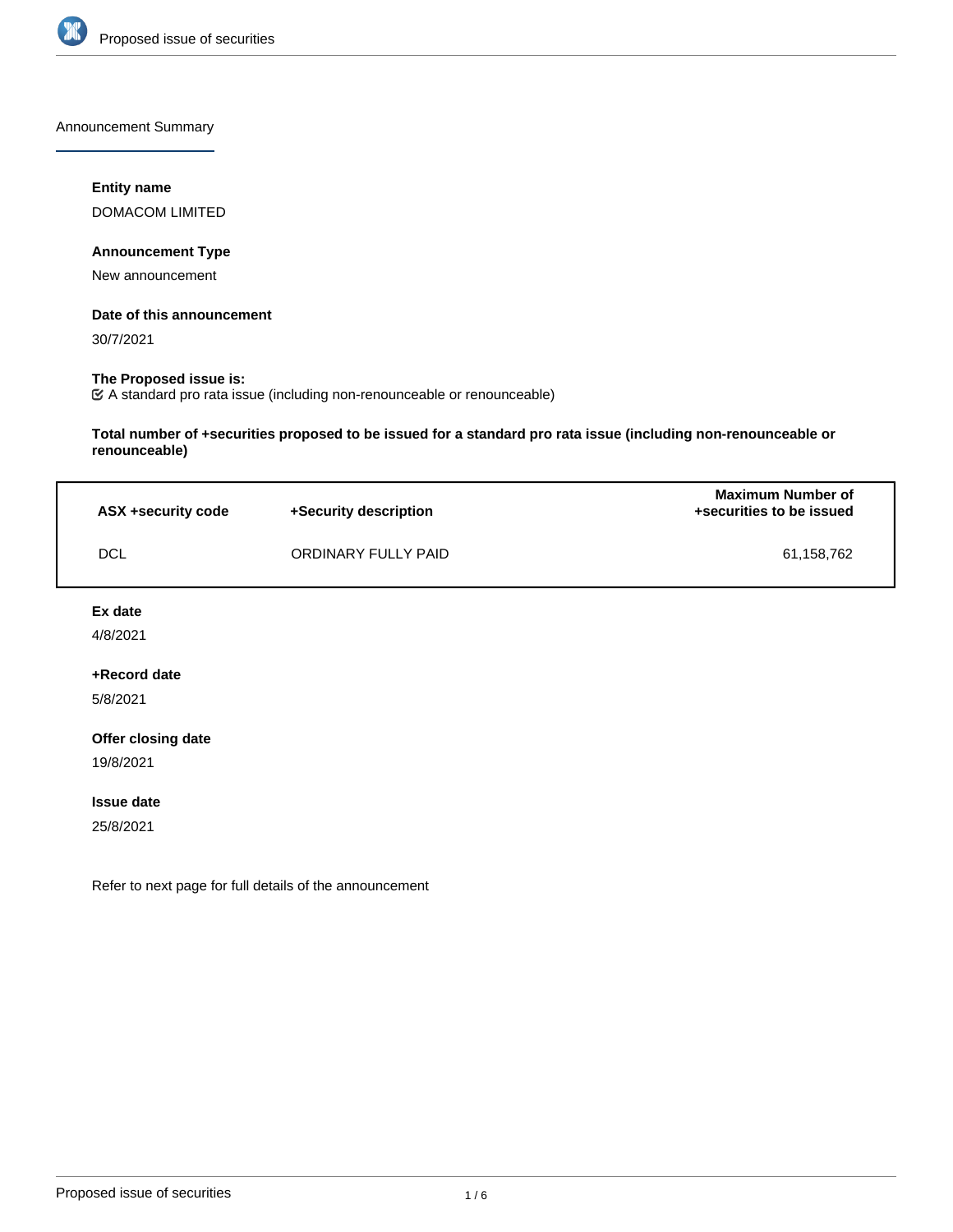

## Part 1 - Entity and announcement details

## **1.1 Name of +Entity**

DOMACOM LIMITED

We (the entity named above) give ASX the following information about a proposed issue of +securities and, if ASX agrees to +quote any of the +securities (including any rights) on a +deferred settlement basis, we agree to the matters set out in Appendix 3B of the ASX Listing Rules.

If the +securities are being offered under a +disclosure document or +PDS and are intended to be quoted on ASX, we also apply for quotation of all of the +securities that may be issued under the +disclosure document or +PDS on the terms set out in Appendix 2A of the ASX Listing Rules (on the understanding that once the final number of +securities issued under the +disclosure document or +PDS is known, in accordance with Listing Rule 3.10.3C, we will complete and lodge with ASX an Appendix 2A online form notifying ASX of their issue and applying for their quotation).

**1.2 Registered Number Type**

**Registration Number**

ABN

69604384885

**1.3 ASX issuer code**

**DCL** 

**1.4 The announcement is** New announcement

## **1.5 Date of this announcement**

30/7/2021

## **1.6 The Proposed issue is:**

A standard +pro rata issue (non-renounceable or renounceable)

# **1.6a The proposed standard +pro rata issue is:**

 $E + \text{Non-renounceable}$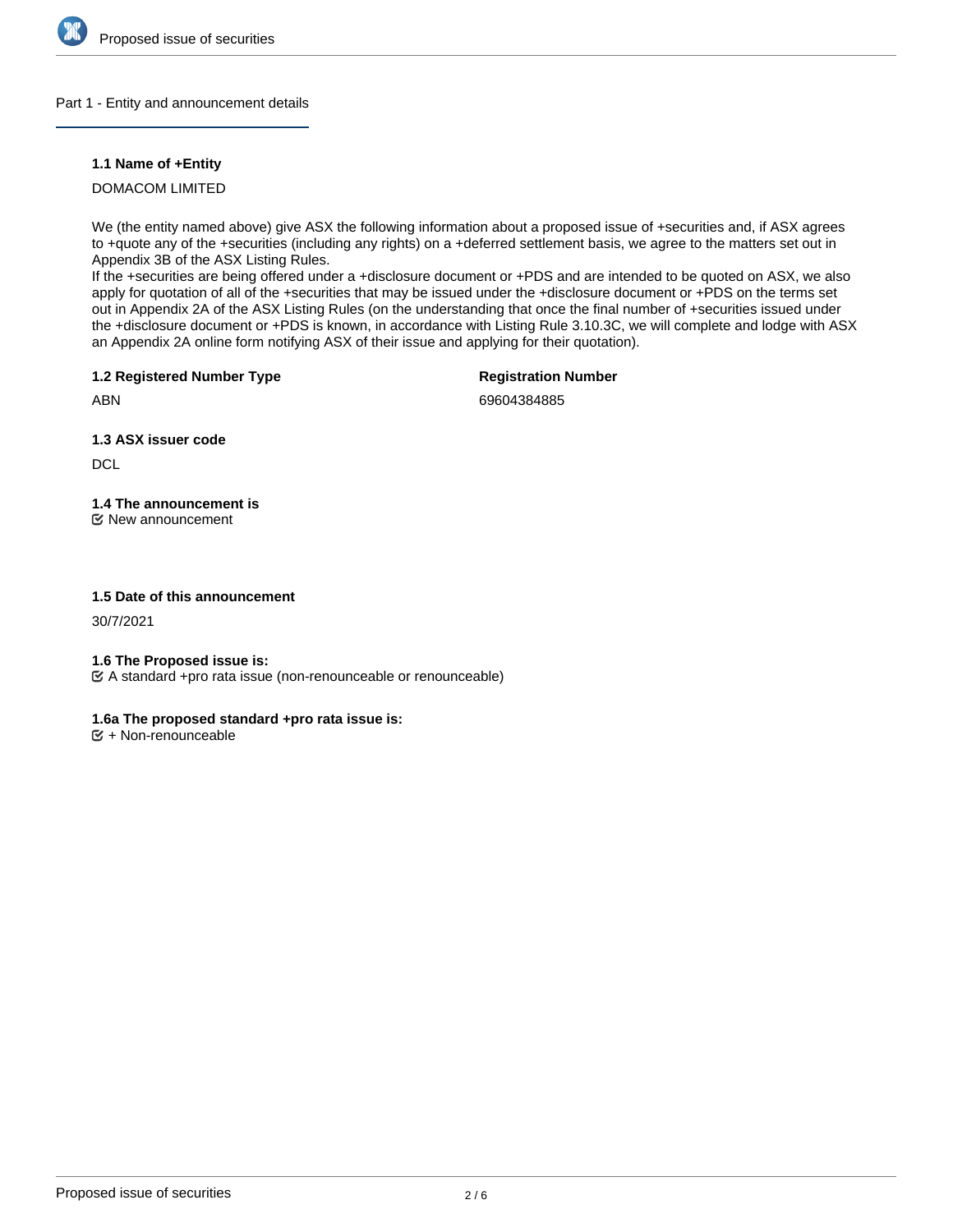

Part 3 - Details of proposed entitlement offer issue

Part 3A - Conditions

**3A.1 Do any external approvals need to be obtained or other conditions satisfied before the entitlement offer can proceed on an unconditional basis?**

No

Part 3B - Offer details

**Class or classes of +securities that will participate in the proposed issue and class or classes of +securities proposed to be issued**

**ASX +security code and description**

DCL : ORDINARY FULLY PAID

**Is the proposed security a 'New class' (+securities in a class that is not yet quoted or recorded by ASX) or an 'Existing class' (additional securities in a class that is already quoted or recorded by ASX)?** Existing class

**Will the proposed issue of this +security include an offer of attaching +securities?**  $\mathfrak{S}$  No  $\mathfrak{S}$  No  $\mathfrak{S}$  No

**If the entity has quoted company options, do the terms entitle option holders to participate on exercise?**

Details of +securities proposed to be issued

## **ASX +security code and description**

DCL : ORDINARY FULLY PAID

**ISIN Code (if Issuer is a foreign company and +securities are non CDIs)**

**ISIN Code for the entitlement or right to participate in a non-renounceable issue (if Issuer is foreign company and +securities are non CDIs)**

**Offer ratio (ratio to existing holdings at which the proposed +securities will be issued)**

**The quantity of additional +securities For a given quantity of +securities to be issued** 1 **held** 5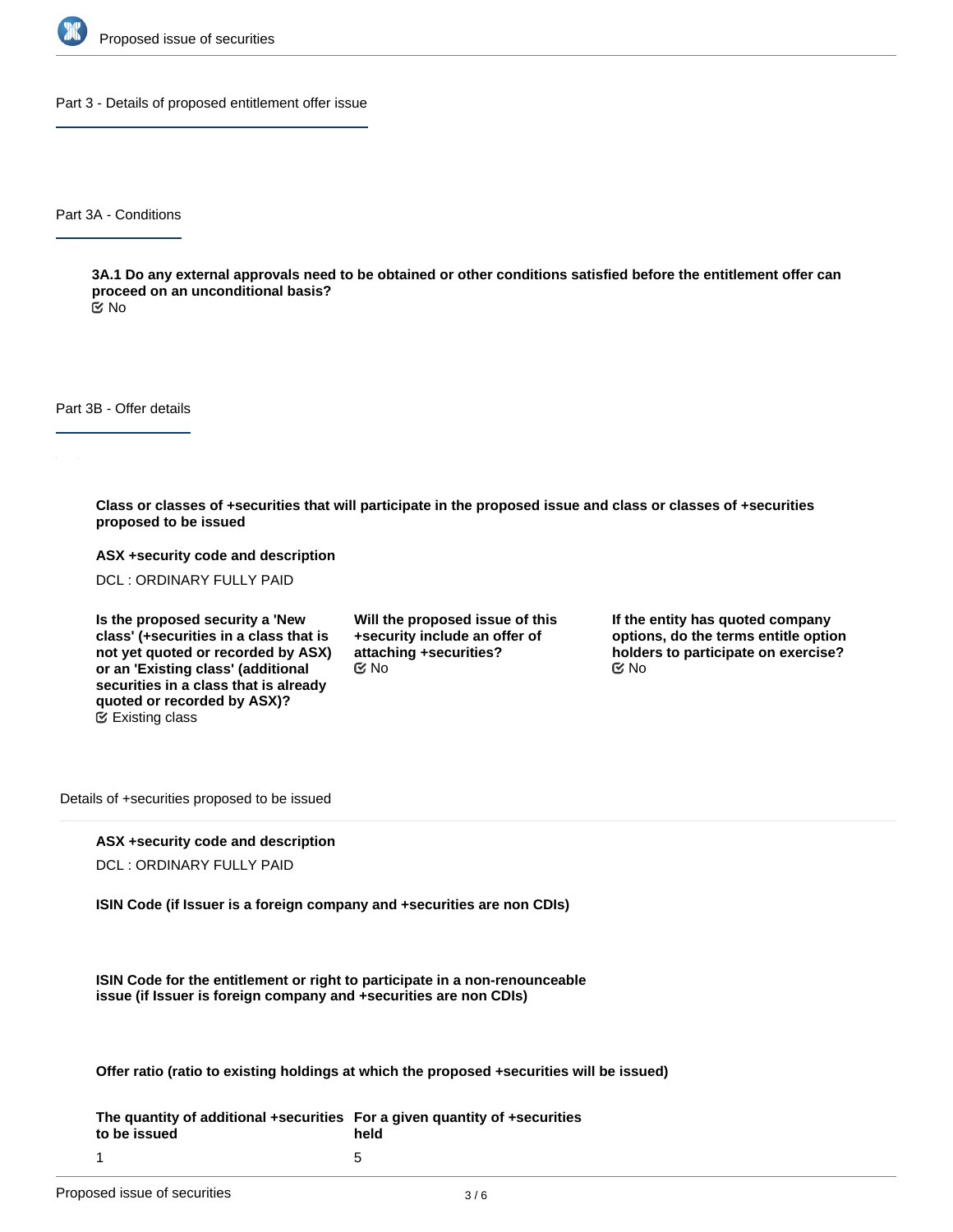| What will be done with fractional<br>entitlements? | Maximum number of +securities<br>proposed to be issued (subject to<br>rounding) |
|----------------------------------------------------|---------------------------------------------------------------------------------|
| Fractions rounded up to the next                   | 61.158.762                                                                      |
| whole number                                       |                                                                                 |

**Offer price details for retail security holders**

| In what currency will the offer be | What is the offer price per +security |
|------------------------------------|---------------------------------------|
| made?                              | for the retail offer?                 |
| AUD - Australian Dollar            | AUD 0.06600                           |

#### **Oversubscription & Scale back details**

**Will individual +security holders be permitted to apply for more than their entitlement (i.e. to over-subscribe)?** Yes

#### **Describe the limits on over-subscription**

The Directors reserve the right to issue any shortfall in subscription for New Shares under the Entitlement Offer (Shortfall) at their discretion after the close of the Entitlement Offer. No issue of New Shares will be made under the Offer if this would result in a person, together with their associates, acquiring a relevant interest in more than 20% of the voting Shares immediately following that issue.

**Will a scale back be applied if the offer is over-subscribed?** No

**Will these +securities rank equally in all respects from their issue date with the existing issued +securities in that class?** Yes

Part 3C - Timetable

**3C.1 +Record date** 5/8/2021

**3C.2 Ex date** 4/8/2021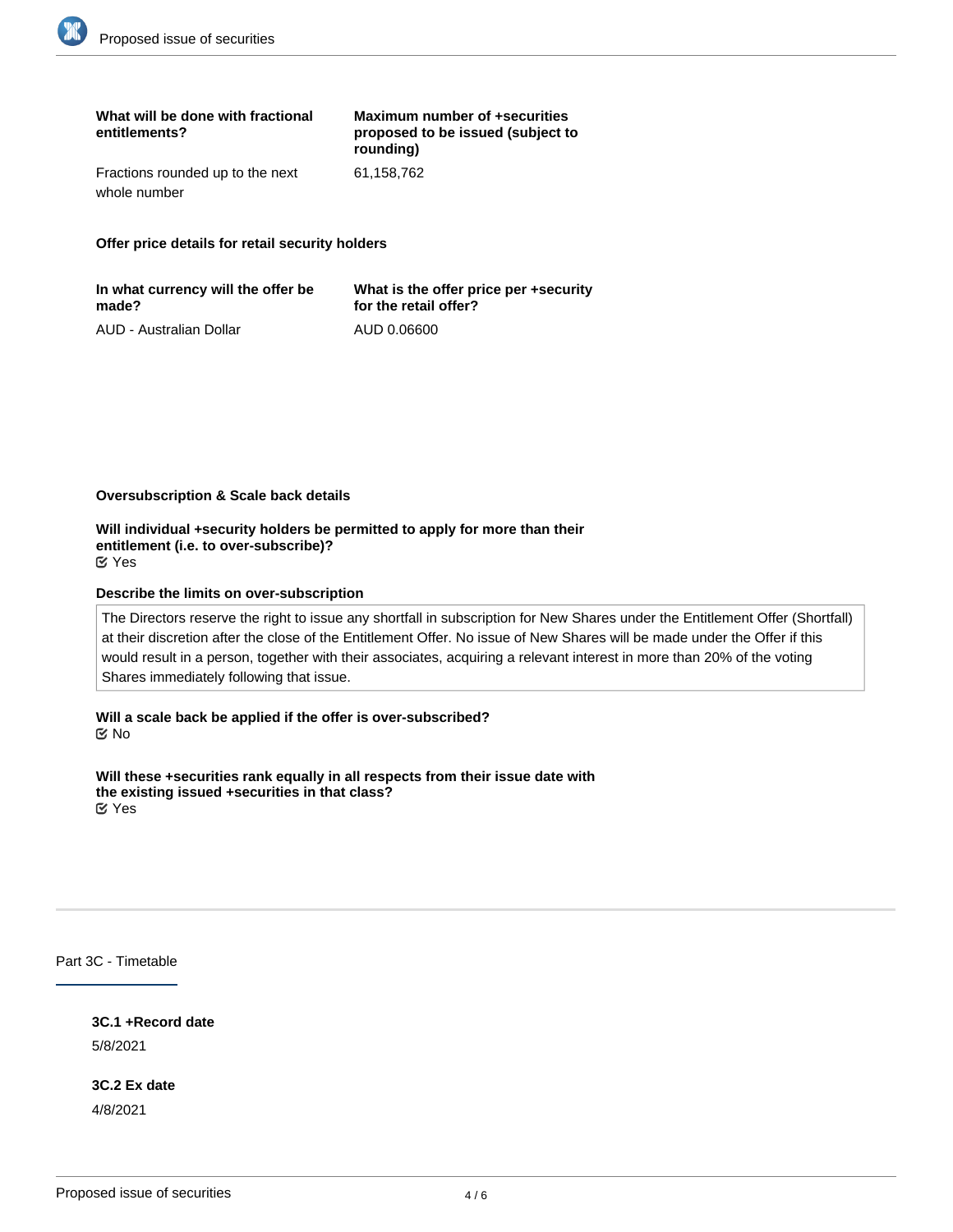

# **3C.4 Record date**

5/8/2021

**3C.5 Date on which offer documents will be sent to +security holders entitled to participate in the +pro rata issue**

6/8/2021

**3C.6 Offer closing date**

19/8/2021

**3C.7 Last day to extend the offer closing date**

16/8/2021

**3C.9 Trading in new +securities commences on a deferred settlement basis** 20/8/2021

**3C.11 +Issue date and last day for entity to announce results of +pro rata issue**

25/8/2021

**3C.12 Date trading starts on a normal T+2 basis**

26/8/2021

**3C.13 First settlement date of trades conducted on a +deferred settlement basis and on a normal T+2 basis**

30/8/2021

Part 3E - Fees and expenses

**3E.1 Will there be a lead manager or broker to the proposed offer?** No

**3E.2 Is the proposed offer to be underwritten?** No

**3E.3 Will brokers who lodge acceptances or renunciations on behalf of eligible +security holders be paid a handling fee or commission?** Yes

**3E.3a Will the handling fee or commission be Dollar based or Percentage based?** Percentage based (%)

**3E.3b Amount of any handling fee or commission payable to brokers who lodge acceptances or renunciations on behalf of eligible security holders**

6.000000 %

**3E.3c Please provide any other relevant information about the handling fee or commission method**